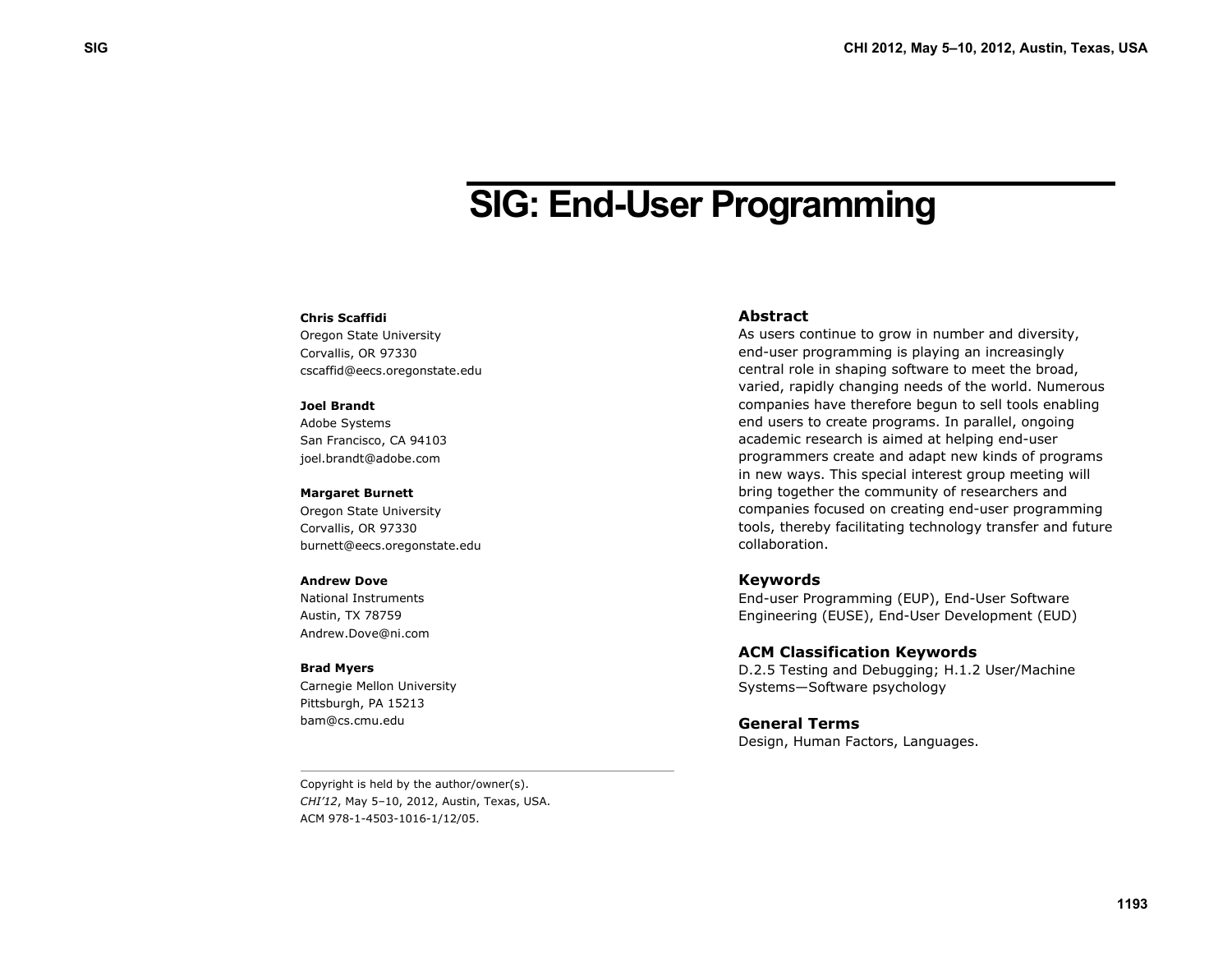

**Figure 1**: Estimates for the number of people in the US in 2012 who use computers at work, who use spreadsheets at work, who would describe themselves as programmers, and who would say they are professional programmers [25].

## **Introduction**

Many software users perform tasks that vary on a yearly, monthly, or even daily basis. Examples include engineers, scientists, marketing specialists, accountants, teachers, and administrative assistants. Consequently, their software needs are diverse, complex, and frequently changing. Professional software developers cannot directly meet all of these needs because of their limited domain knowledge and because their development processes are too slow.

End-user programming (EUP) helps to solve this problem by enabling end users to create their own programs [18]. One way to define "programming" is as the process of transforming a mental plan of desired actions for a computer into a representation that can be understood by the computer [12]. We define "end-user programmers" (EUP) as people who write programs, but not as their primary job function — they write programs in support of achieving their main goal, which is something else, such as accounting, designing a web page, doing office work, scientific research, entertainment, or engineering. While there are only about 3 million professional programmers in the United States, over 12 million people say they do programming at work, and over 50 million people use spreadsheets and databases, and thus may also be considered to be programming [25] (see Figure 1).

Hundreds of research and commercial tools have been directed at supporting EUP. Commercial tools that facilitate EUP include Microsoft's Excel for creating spreadsheets, National Instrument's LabVIEW for creating visual programs primarily by engineers and scientists [20], and Adobe's PhotoShop Scripting for manipulating images [1]. At the same time, researchers in academia continue to discover technical and social innovations aimed at facilitating EUP. For

example, recent papers at CHI have described new tools to support creation of mashups [6][29], multisurface applications [8], and animations [10][14].

This special interest group (SIG) meeting at CHI'12 has the specific goal of helping members of industry and academia to meet one another, uncover shared objectives, and lay the groundwork for future technology transfer, collaboration, and funding. Similar meetings at CHI'2004, CHI'2005, CHI'2007, CHI'2008, CHI'2009. and CHI'2010 were extremely well-attended by 40-80 participants each year, leading to numerous new collaborations between industry and academia.

For example, three of this 2012 SIG's proposers (Dove, Myers, Scaffidi) formed a collaboration as a direct result of meeting at the 2010 SIG. At that meeting, we identified a shared interest in helping end users to reason more effectively about the performance of programs that they create with LabVIEW (which is a product of National Instruments, where Dove is a software architect). We are now prototyping and evaluating those extensions. In addition to this particular collaboration, other collaborative efforts have flourished with Adobe, IBM, and many other companies as a direct result of prior SIGs.

Therefore, the 2012 SIG is intended to help other researchers and companies obtain the benefits of similar collaborations.

## **Examples of related work at CHI**

EUP research has gained momentum, with many projects presented at CHI.

Some of these CHI publications resulted from the "Natural Programming" project, which one of our organizers (Myers) has led for over 15 years to make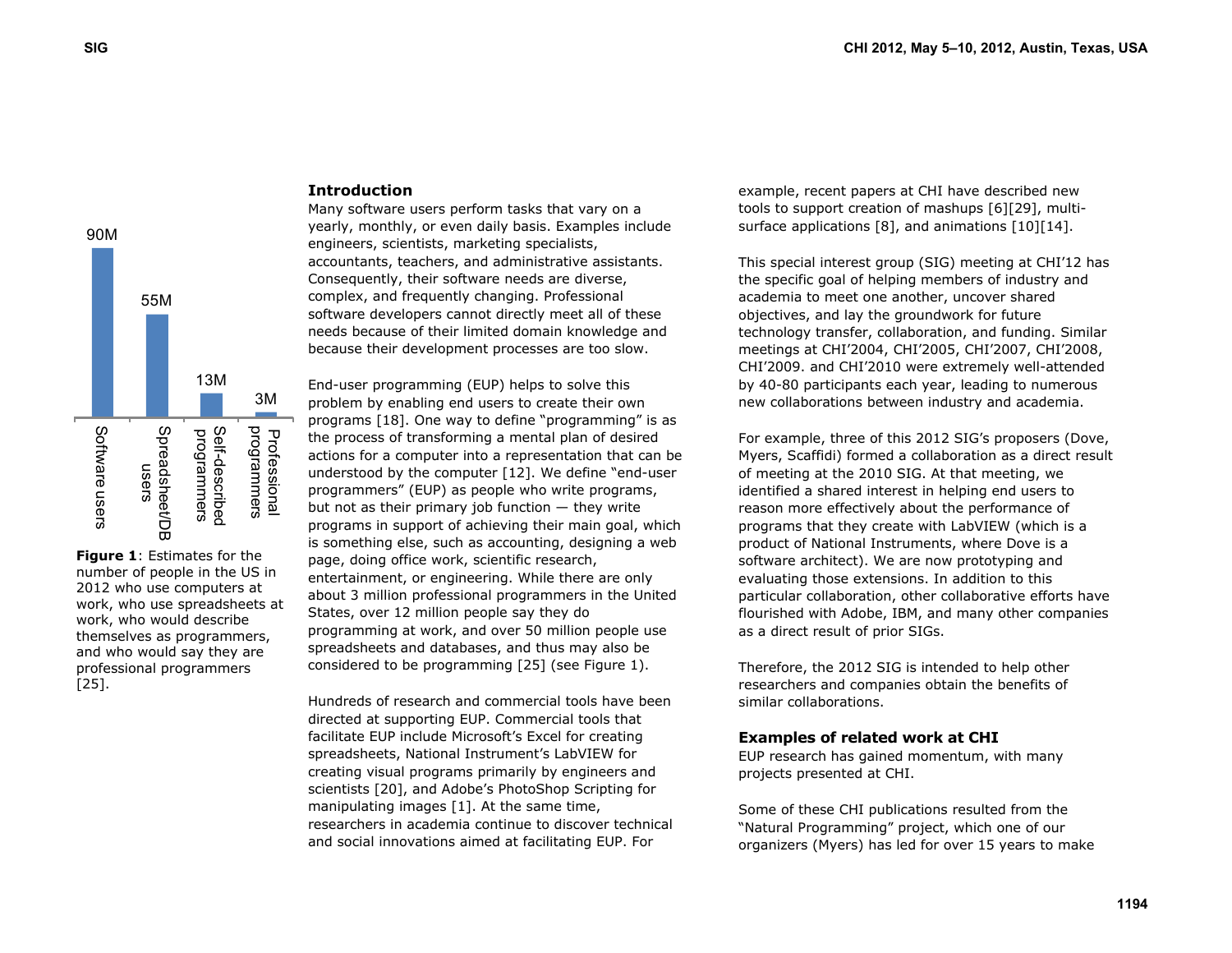

**Figure 2:** WebCrystal explains how HTML and CSS can be used to achieve the result shown in an existing web page [4].

|   | : Validation:  |  |                  | New G Load & Edit & Whitelist    |  | Flag all possit |  |
|---|----------------|--|------------------|----------------------------------|--|-----------------|--|
|   | А1             |  | $f_{\mathbf{x}}$ | phone number                     |  |                 |  |
|   |                |  |                  |                                  |  |                 |  |
|   | phone number   |  |                  | The exchange never ends with 11  |  |                 |  |
|   | (333) 211-3030 |  |                  | The exchange rarely contains 555 |  |                 |  |
| з | (777) 555-4444 |  |                  |                                  |  |                 |  |
|   | (808) 484-2020 |  |                  |                                  |  |                 |  |
|   |                |  |                  |                                  |  |                 |  |

**Figure 3:** Topes allows end users to identify and fix possible formatting errors in the data of spreadsheets and other programs [24].

programming more "natural", or closer to the way people think. We have performed numerous empirical studies, leading to new programming languages and tools (e.g., [4][15][22][23][24][26]). For example, Figure 2 shows a technique to help users understand how web pages were authored [4]. As another example, Figure 3 shows a tool that helps users find formatting mistakes in spreadsheets [24].

Other researchers have presented projects investigating how end-user programmers learn from one another [5], how to help them understand APIs [2][7] (Figure 4), how to help them debug [9][27], how to help them automate web browser operations [16][17][30] (Figure 5), how to help them manipulate data retrieved from sites [6][11][13][28][29], how to help them customize the behavior of mobile phones [21], and how to motivate and help them to create animations [10][14].

Given the attention to EUP evidenced by the CHI research community, we expect this SIG to foster increased collaboration and technology transfer.

## **Acknowledgements**

Some of the authors have been supported in part by the National Science Foundation (NSF) via ITR CCR-0324770, CCR-0325273, and CCR-0324844, as well as by National Instruments. Any opinions, findings, and conclusions or recommendations expressed are those of the authors and do not necessarily reflect those of the sponsors.

## **References**

- [1] Adobe Systems Incorporated. *PhotoShop Scripting* website, http://www.adobe.com/ devnet/photoshop/scripting.html
- [2] Brandt, J. Dontcheva, M. Weskamp, M. Klemmer, S. (2010) Example-centric programming: Integrating web search into the development environment. *CHI'2010*, 513-522.
- [3] Cao, J, Fleming, S, Burnett, M. (2011) An exploration of design opportunities for "gardening" end-user programmers' ideas, *Intl Symp Visual Languages and Human-Centric Computing*, 35-42.
- [4] Chang, K, Myers, B, Webcrystal: Understanding and reusing examples in web design. *CHI'2012*, to appear.
- [5] Dorn, B, Guzdial, M. (2010) Learning on the job: Characterizing the programming knowledge and learning strategies of web designers. *CHI'2010*, 703-712.
- [6] Eagan, J, Stasko, J. (2008) The buzz: Supporting user tailorability in awareness applications. *CHI'2008*, 1729-1738.
- [7] Gerken, J, Jetter, H, Zollner, M, Mader, M, Reiterer, H (2011) The concept maps method as a tool to evaluate the usability of APIs. *CHI'2011*, 3373-3382.
- [8] Gjerlufsen, T, Klokmose, C, Eagen J (2011) Shared substance: Developing flexible multisurface applications. *CHI'2011*, 3383-3392.
- [9] Grigoreanu, V, Burnett, M, Robertson, G. (2010) A strategy-centric approach to the design of enduser debugging tools. *CHI'2010*, 713-722.
- [10] Gross, P, Yang, J, Kelleher, C. (2011) Dinah: An interface to assist non-programmers with selecting